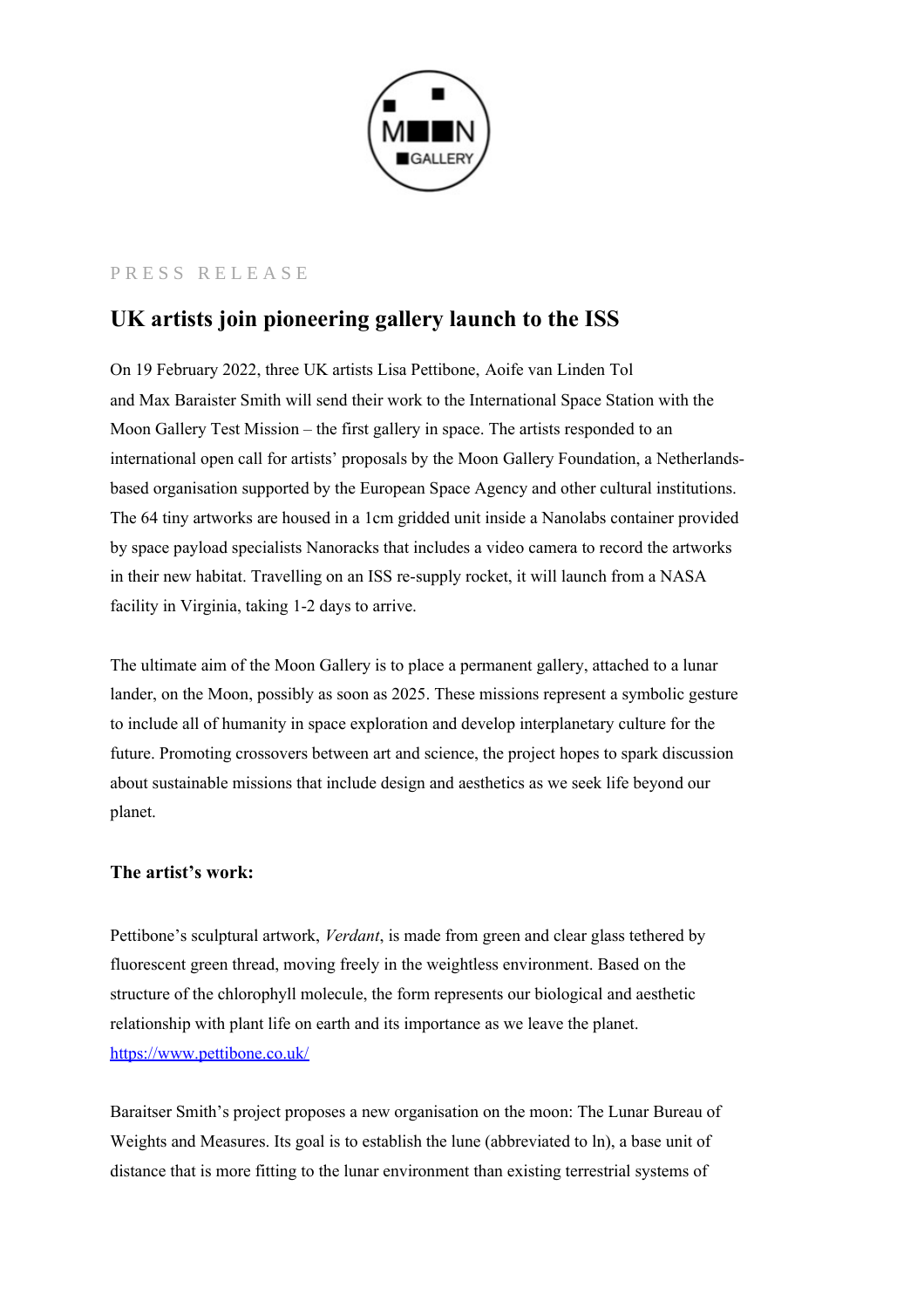measurement. The organisation's founding object is a cubic centilune of sand that will be sent to the moon in February 2022. [questionmachines.tumblr.com](http://questionmachines.tumblr.com/)

Van Linden Tol's copper cube represents her love of the metal that is used predominantly in common electrical devices to conduct current. Copper is an essential trace element for human life on earth and is endlessly recyclable. Forged in stars, it represents a link between Earth, Moon and the natural beauty of the cosmos.

[www.aoifevanlindentol.com](http://www.aoifevanlindentol.com/)

#### **Notes to editors**

More information about the Moon Gallery: <http://www.moongallery.eu/>

**Lisa Pettibone** is happy to answer general questions about the Moon Gallery project at [studio@pettibone.co.uk](mailto:studio@pettibone.co.uk)

The other artists can be contacted individually, details at the end.

#### **Artists info:**

**Lisa Pettibone** is an artist, curator and teacher who creates sculpture, installation and print exploring forces, form and energy as filtered through human perception. With an interest in astronomy and physics, she investigates areas where humans and nature intersect through the lens of science. She has an MA in Art & Science from Central Saint Martins and a BA in 3D Design in Glass from UCA Farnham. Selected as a member of the Royal Society of Sculptors in 2021, she was artist in residence at Mullard Space Science Lab in 2019 (with an Arts Council England grant) to follow ESA's Euclid Mission, a space telescope exploring dark matter and dark energy in the universe. An advocate of art/science relationships, she has run creative workshops with scientists at MSSL (part of UCL) in the UK, CERN in Geneva and the European Space Agency in the Netherlands. In February 2022 she will be taking part in Collect at Somerset House, London with her installation *Instrument of Thought: A Mediation on Matter and Light.*

Social Media: Instagram @lisa\_pettibone, FB @pettiboneart, Instagram

**Aoife van Linden Tol** FRSA is an award winning artist working at the nexus of art, science and technology. Specialising in explosives she has fused her interests in nature, cosmology,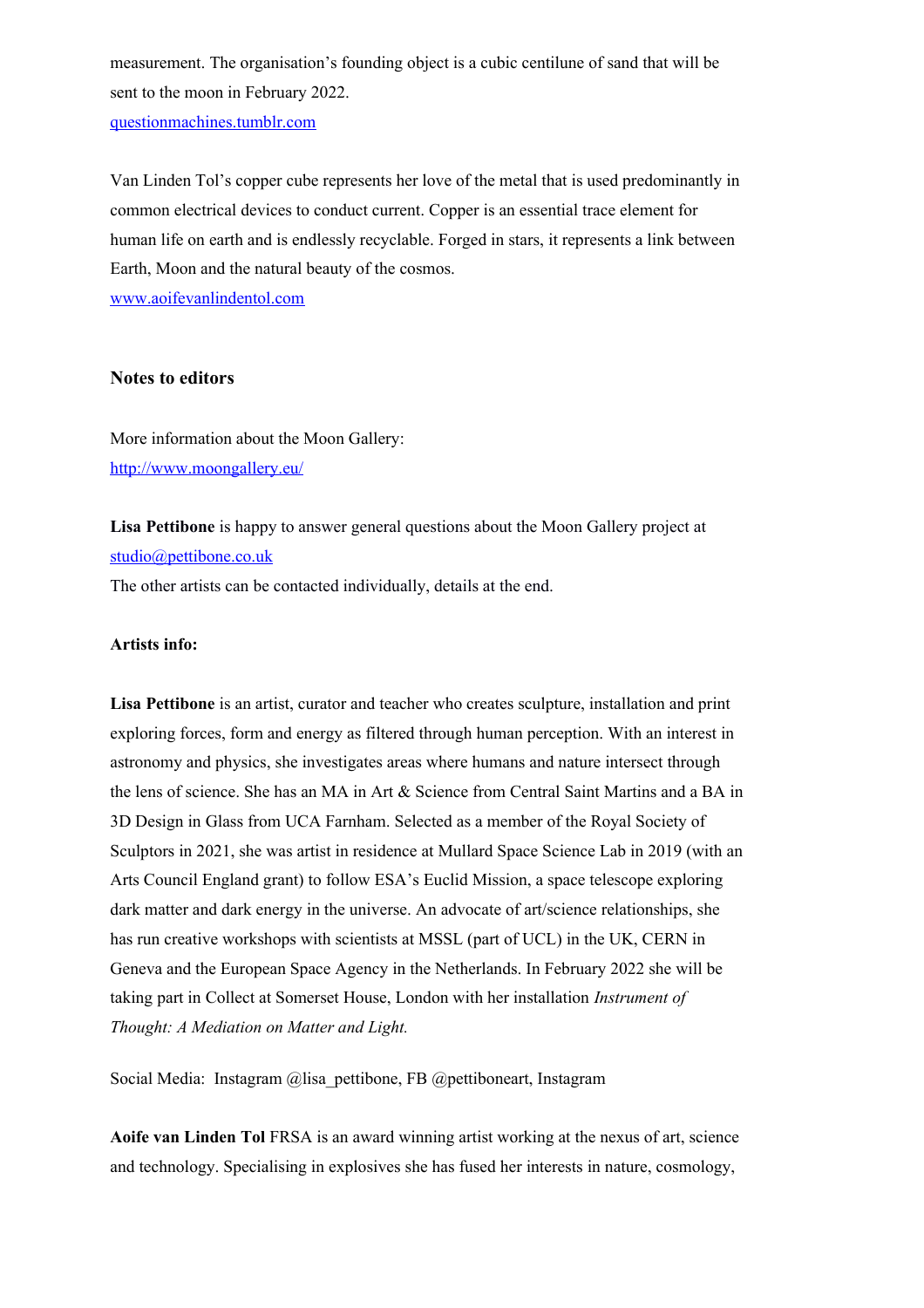chemistry, physics and psychology. Her multi-disciplinary practice spans sculpture, installation, drawing, photography, illustration, video, sound, performance, virtual & augmented reality, science and research. She creates abstract works which often examine concepts of time, density and matter as well as deep human emotions and motivations. She regularly collaborates with scientists and academics to create conceptually rigorous and socially engaging artworks and participatory projects.

Aoife holds a BA Hons in Art & Design from Central St Martins College of Art and Design and is currently studying for her Masters in Space Studies at the International Space University. Aoife was artist in residence at the European Space agency in 2016-17. She was commander of EMMPOL V Mission at the Analog Astronaut Training Centre in Poland, launching the Space Culture Lab concept during the mission. She exhibits internationally including at the ICA, London, the San Francisco MOMA, USA, and Ars Electronica Festival, Linz. Aoife presented large-scale explosive performance in Trinity Square for the Science Gallery Dublin 10th anniversary celebrations. As a fellow of the Royal Society of Arts she believes art has the power to change the world for the better. She regularly presents talks, workshops lectures and seminars internationally including at SCI:COM, the International Space University and NASA.

Social media: Instagram @aoifetol, FB @aoifevanlindentol

**Max Baraitser Smith** is a practice based researcher and citizen scientist. He studies at the ArtScience Interfaculty in the Hague.

He conducts research through music interventions. In his most recent project, Rhythm (2020- 2022), Max builds kinetic and digital instruments which address unconscious rhythmic gestures such as: a breath; the way one foot hits the floor while walking; the micro-timing of the stick bouncing off the drum. By zooming in on these subtle and often unconscious gestures, we can start to hear the signature of a person or material. The instruments act as thinking tools that propel the research.

Instagram @maxbaraitsersmith